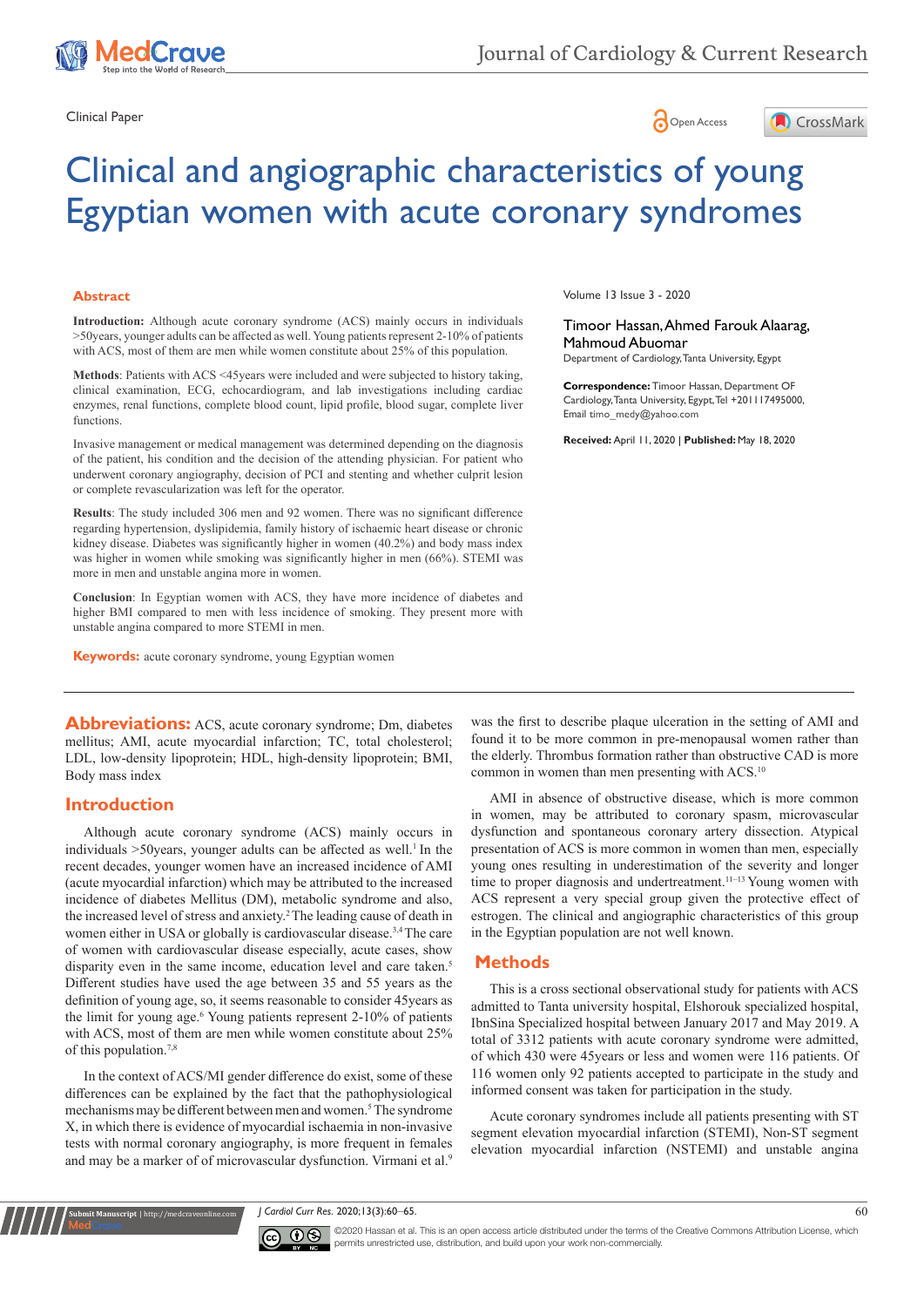patients. STEMI was defined according to ACCF/AHA guidelines as "new ST-segment elevation at the J-point in at least 2 contiguous leads  $=2$ mm in men,  $=1.5$ mm in women in leads V2 to V3, or  $=1$ mm in other contiguous chest leads or the limb leads."14 As per the ACC/ AHA guideline statement, the absence of ST elevation on ECG with typical symptoms of angina identifies the patients as having non-ST segment elevation -ACS. The latter, can be subdivided based on the results of cardiac biomarkers. If elevated and the clinical context is appropriate, the patient is considered to have NSTEMI; otherwise, the patient is diagnosed as unstable angina. All patients underwent history taking, clinical examination, ECG, echocardiogram, and lab investigations including cardiac enzymes, renal functions, complete blood count, lipid profile, blood sugar, complete liver functions.

Hypertension was defined as having a history of hypertension or systolic/diastolic blood pressure ≥140/90 mmHg. Diabetes (type 1 or 2) was defined as history of diabetes or fasting plasma glucose >126mg/dL. We used low-density lipoprotein (LDL) (>130mg/dL), total cholesterol (TC) (>200mg/dL), and high-density lipoprotein (HDL) (<40mg/dL) as cut off values to diagnose dyslipidemia as defined in the NCEP/ATP 3 guidelines. Body mass index (BMI) was calculated as weight (kg) /height squared  $(m<sup>2</sup>)$ . Patients were considered overweight or obese if they had a BMI of 25-29.9 or ≥30kg/m<sup>2</sup> respectively. Invasive or medical strategy was based on the diagnosis of the patient, his condition and the decision of the attending physician. In patients who underwent coronary angiography, decision of PCI and stenting and whether culprit-lesion only or complete revascularization was left for the operator.

#### **Results**

Table 1 shows comparison between males and females regarding the risk factors for coronary artery disease, where females tend to have stress more than males before the attack (31% of male and 41.3% of females with p value 0.06). There was no significant difference regarding hypertension (39.2% of males and 46.7% of females), dyslipidemia (40.8 % for males and 47.8% for females), family history of ischaemic heart disease (33% for male and 35.9% for females) and CKD (1.3% of males and 2.2% of females) between males and females. There was a significant difference between females and males regarding the incidence of diabetes which was 40.2% in females and 29.1% in males with a p value of 0.044. Similarly, BMI was significantly higher in females than males with the incidence of overweight and obese patients in females 38% and 43.3% respectively while it was 34% and 32% in males respectively with a p value of 0.014.

**Table 1** Comparison between males and females regarding the traditional risk factors

|                 |                      |              | Male (n=306) | Female<br>$(n=92)$ | $\mathbf{X}^2$ | P-value  |
|-----------------|----------------------|--------------|--------------|--------------------|----------------|----------|
| <b>Stress</b>   | Yes                  | N            | 95           | 38                 |                |          |
|                 |                      | %            | 31.0%        | 41.3%              | 3.346          | 0.067    |
|                 | No                   | N            | 211          | 54                 |                |          |
|                 |                      | $\%$         | 69.0%        | 58.7%              |                |          |
|                 | Yes                  | $\mathsf{N}$ | 120          | 43                 |                |          |
| <b>HTN</b>      |                      | $\%$         | 39.2%        | 46.7%              | 1.656          | 0.198    |
|                 | No                   | $\mathsf{N}$ | 186          | 49                 |                |          |
|                 |                      | %            | 60.8%        | 53.3%              |                |          |
|                 | Yes                  | N            | 89           | 37                 |                |          |
| <b>Diabetes</b> |                      | $\%$         | 29.1%        | 40.2%              | 4.052          | $0.044*$ |
|                 | No                   | $\mathsf{N}$ | 217          | 55                 |                |          |
|                 |                      | $\%$         | 70.9%        | 59.8%              |                |          |
|                 | Yes                  | N            | 125          | 44                 |                |          |
| Dyslipidemia    |                      | %            | 40.8%        | 47.8%              | 1.409          | 0.235    |
|                 | No                   | N            | 8            | 48                 |                |          |
|                 |                      | %            | 59.2%        | 52.2%              |                |          |
|                 | Current              | $\mathsf{N}$ | 202          | 3                  |                |          |
|                 | smoker               | %            | 66.0%        | 3.3%               |                |          |
|                 | Ex. smoker           | $\mathsf{N}$ | 33           | $\pmb{0}$          | 159.146        | $0.001*$ |
| Smoking         |                      | %            | 10.8%        | .0%                |                |          |
|                 | <b>Non</b><br>smoker | $\mathsf{N}$ | 71           | 89                 |                |          |
|                 |                      | $\%$         | 23.2%        | 96.7%              |                |          |

**Citation:** Hassan T, Alaarag AF, Abuomar M. Clinical and angiographic characteristics of young Egyptian women with acute coronary syndromes. *J Cardiol Curr Res.* 2020;13(3):60‒65. DOI: [10.15406/jccr.2020.13.00476](https://doi.org/10.15406/jccr.2020.13.00476)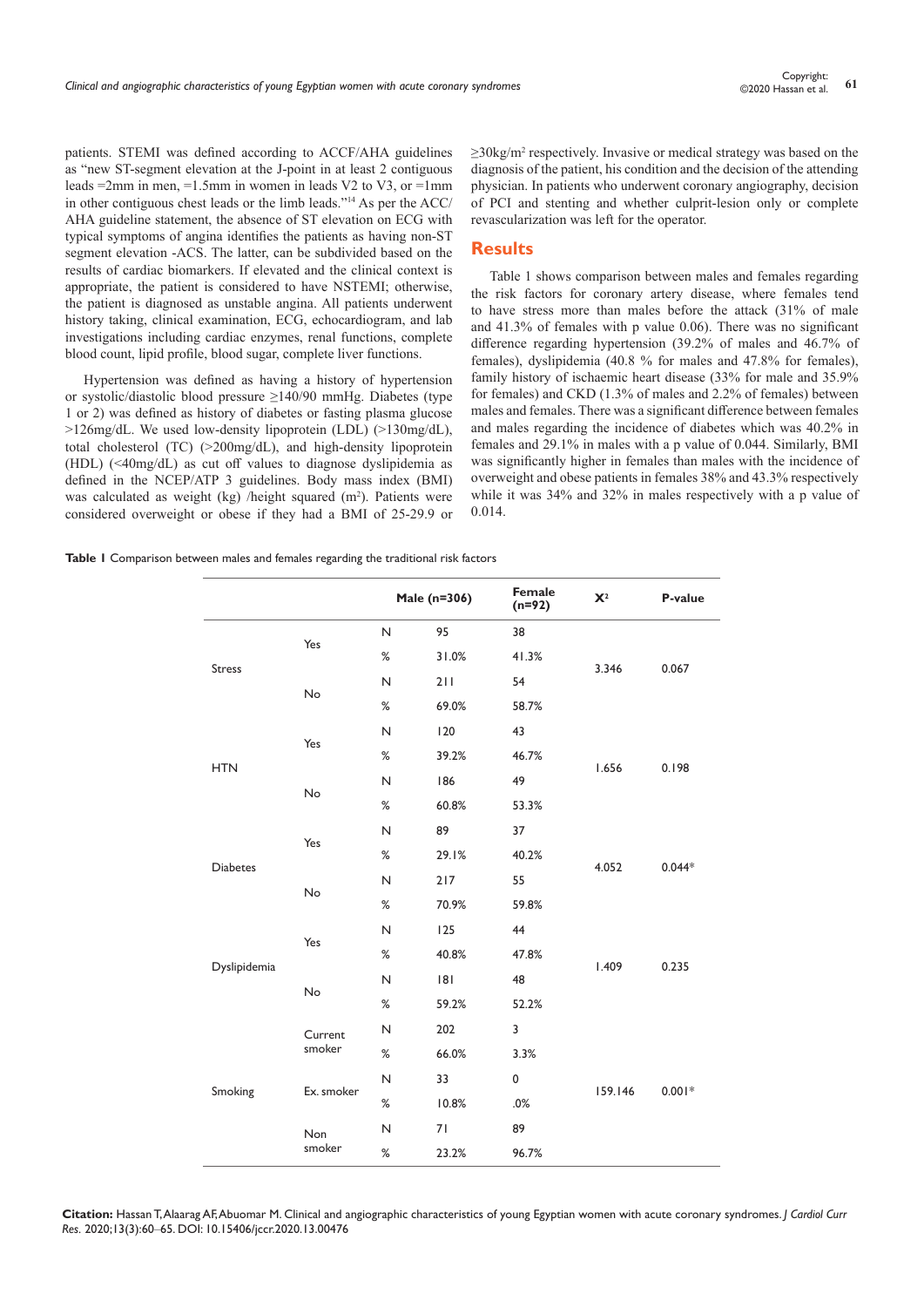|            |                | Male (n=306) |                | Female<br>$(n=92)$ | $\mathbf{X}^2$ | P-value  |
|------------|----------------|--------------|----------------|--------------------|----------------|----------|
| FH IHD     | Yes            | $\mathsf{N}$ | 101            | 33                 |                | 0.610    |
|            |                | $\%$         | 33.0%          | 35.9%              | 0.260          |          |
|            | No             | $\mathsf{N}$ | 205            | 59                 |                |          |
|            |                | %            | 67.0%          | 64.1%              |                |          |
|            | Normal         | $\mathsf{N}$ | 104            | 17                 |                | $0.014*$ |
|            |                | $\%$         | 34.0%          | 18.5%              | 8.605          |          |
| <b>BMI</b> | Over<br>weight | $\mathsf{N}$ | 104            | 35                 |                |          |
|            |                | $\%$         | 34.0%          | 38.0%              |                |          |
|            | Obese          | $\mathsf{N}$ | 98             | 40                 |                |          |
|            |                | $\%$         | 32.0%          | 43.5%              |                |          |
|            | Yes            | $\mathsf{N}$ | $\overline{4}$ | $\overline{2}$     |                |          |
| <b>CKD</b> |                | %            | 1.3%           | 2.2%               |                |          |
|            |                | $\mathsf{N}$ | 302            | 90                 | 0.358          | 0.550    |
|            | No             | $\%$         | 98.7%          | 97.8%              |                |          |
|            |                |              |                |                    |                |          |

Table Continued...

The incidence of smoking was significantly higher in males than females with 66% of males were current smokers compared to 3.3 of females with a p value of 0.001. There was no significant difference between females and males regarding the presenting symptom of the ACS, despite the fact that more females present with palpitation (18.5% vs 12.7%), dyspnoea (37% vs 29.4%) and dizziness/confusion (5.4 vs

3.6%), compared to males Table 2 . There was a trend for STEMI to be the presenting condition in males than females (46.1% vs 35.9%) with a p value of 0.08, while there was no significant difference regarding NSTEMI (31% vs 29.3%). Unstable angina was the most frequent presenting symptom in females and was significantly higher than males (34.8% vs 22.9%) with a p value of 0.022, Table 3.

**Table 2** Comparison between males and females regarding the presenting symptoms

|                |     |              | Male<br>$(n=306)$ | Female<br>$(n=92)$ | $\mathbf{X}^2$ | P-value |
|----------------|-----|--------------|-------------------|--------------------|----------------|---------|
|                | Yes | $\mathsf{N}$ | 285               | 83                 |                |         |
|                |     | $\%$         | 93.1%             | 90.2%              |                |         |
| Chest pain     | No  | $\mathsf{N}$ | 21                | 9                  | 0.865          | 0.352   |
|                |     | $\%$         | 6.9%              | 9.8%               |                |         |
|                |     | $\mathsf{N}$ | 90                | 34                 |                | 0.171   |
|                | Yes | $\%$         | 29.4%             | 37.0%              | 1.887          |         |
| Dyspnoea       | No  | $\mathsf{N}$ | 216               | 58                 |                |         |
|                |     | $\%$         | 70.6%             | 63.0%              |                |         |
|                | Yes | $\mathsf{N}$ | 39                | 17                 | 1.923          |         |
|                |     | %            | 12.7%             | 18.5%              |                |         |
| Palpit         | No  | $\mathsf N$  | 267               | 75                 |                | 0.166   |
|                |     | $\%$         | 87.3%             | 81.5%              |                |         |
|                |     | $\mathsf{N}$ | $\mathbf{H}$      | 5                  | 0.621          |         |
| Dizz/Confusion | Yes | $\%$         | 3.6%              | 5.4%               |                |         |
|                | No  | $\mathsf{N}$ | 295               | 87                 |                | 0.431   |
|                |     | %            | 96.4%             | 94.6%              |                |         |

**Citation:** Hassan T, Alaarag AF, Abuomar M. Clinical and angiographic characteristics of young Egyptian women with acute coronary syndromes. *J Cardiol Curr Res.* 2020;13(3):60‒65. DOI: [10.15406/jccr.2020.13.00476](https://doi.org/10.15406/jccr.2020.13.00476)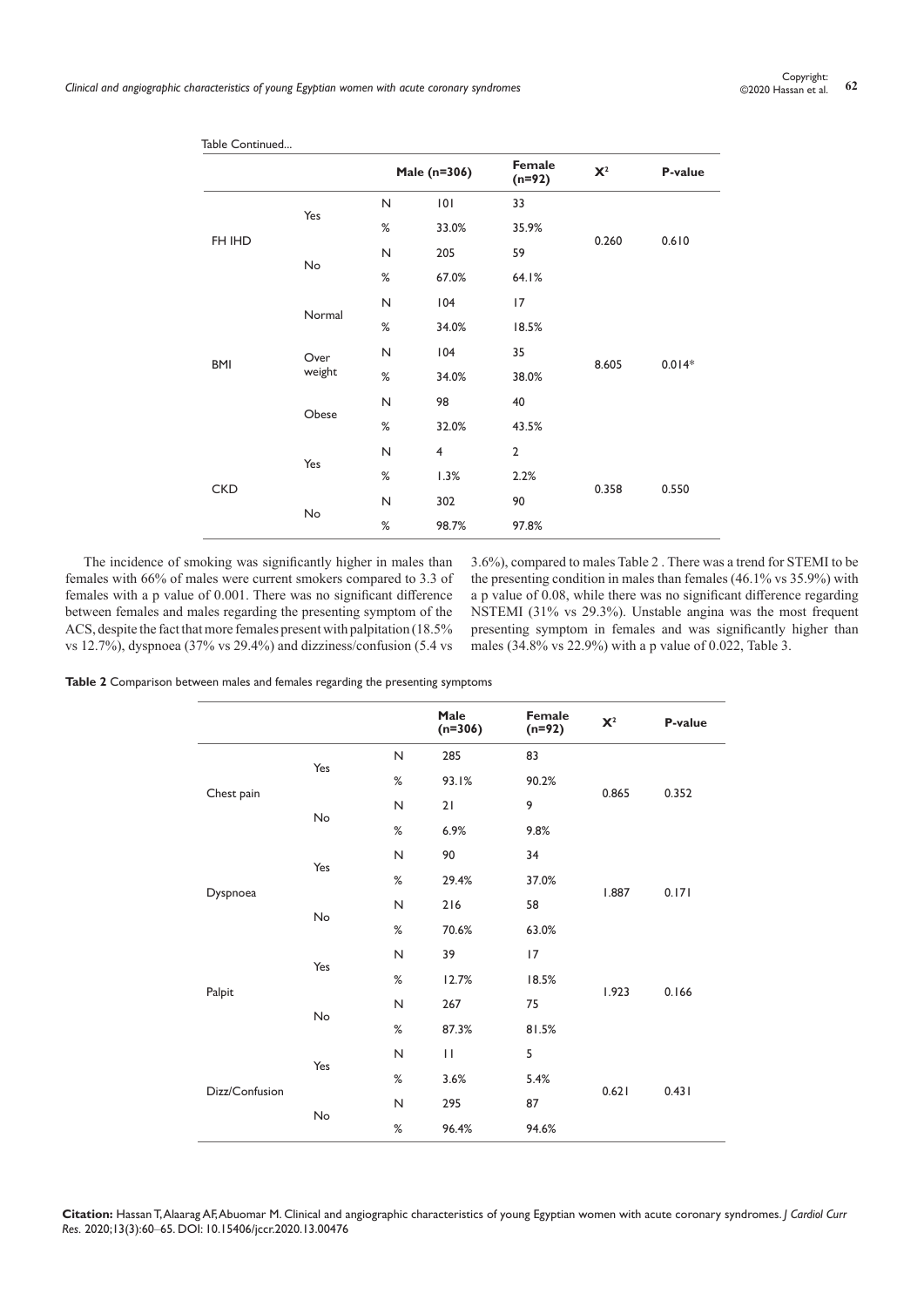Copyright:<br>Clinical and angiographic characteristics of young Egyptian women with acute coronary syndromes **63** Copyright: 63

|            |               |                                      | Male (n=306) | Female $(n=92)$ | $\mathbf{X}^2$ | P-value |
|------------|---------------|--------------------------------------|--------------|-----------------|----------------|---------|
|            |               | N                                    | 4            | 33              |                |         |
|            | <b>STEMI</b>  | %                                    | 46.1%        | 35.9%           | 3.001          | 0.083   |
|            |               | N                                    | 95           | 27              |                |         |
| <b>ACS</b> | <b>NSTEMI</b> | %                                    | 31.0%        | 29.3%           | 0.102          | 0.757   |
|            |               | N<br>70<br>32<br>%<br>22.9%<br>34.8% |              |                 |                |         |
|            | <b>UA</b>     |                                      |              | 5.259           | $0.022*$       |         |
|            |               |                                      |              |                 |                |         |

**Table 3** Comparison between males and females regarding the type of ACS

There was no difference regarding the location of STEMI between females and males with 54.5% of females presented with anterior STEMI vs 58.2%, 6.1% of females presented with lateral STEMI vs 7.8% and 39.4% presented with inferior STEMI compared to 34%, Table 4. Table 5 shows no significant difference between females and males regarding the management strategy of STEMI group of patients where 54.5% of females were managed with PPCI vs 62.4% of males, 27.3% received fibrinolytic therapy vs 22.7% and 18.2% received neither vs 14.9%. In the group of patients with NSTEMI/

UA, we found that females are more significantly receiving PCI than males (52.4% vs 28.5%), but because of the small sample volume of this group (21 patients of which 11 had PCI) this result can be discarded. There was no significant difference between females and males who underwent coronary angiography regarding the number of vessels affected but more females have normal or no-significant lesions (33.3% vs 27.8%) with no significant difference. In patients with single vessel CAD, there was no difference between females and males regarding the affected vessel, where in both LAD was the most commonly affected vessel (62.5% vs 64.8).

**Table 4** Comparison between males and females regarding the type of STEMI

|              |          |   | Male $(n=141)$ | Female $(n=33)$ | $\mathbf{X}^2$ | P-value |
|--------------|----------|---|----------------|-----------------|----------------|---------|
|              |          | N | 82             | 18              |                |         |
| <b>STEMI</b> | Ant.     | % | 58.2%          | 54.5%           | 0.388          |         |
|              |          | N | $\mathbf{H}$   | $\overline{2}$  |                |         |
|              | Lat.     | % | 7.8%           | 6.1%            |                | 0.824   |
|              |          | N | 48             | 13              |                |         |
|              | Inferior | % | 34.0%          | 39.4%           |                |         |
|              |          |   |                |                 |                |         |

**Table 5** Comparison between males and females regarding the management of STEMI

|            |                      |   | Male $(n=141)$ | Female $(n=33)$ | $\mathbf{X}^2$ | P-value |
|------------|----------------------|---|----------------|-----------------|----------------|---------|
|            | <b>PPCI</b>          | N | 88             | 18              |                | 0.706   |
| Management |                      | % | 62.4%          | 54.5%           | 0.696          |         |
|            | Fibrinolytic therapy | N | 32             | 9               |                |         |
|            |                      | % | 22.7%          | 27.3%           |                |         |
|            |                      | N | 21             | 6               |                |         |
|            | Neither              | % | 14.9%          | 18.2%           |                |         |
|            |                      |   |                |                 |                |         |

## **Discussion**

Ischaemic heart disease represents a major public health problem in the modern world. Only a small percentage  $(\leq 10\%)$  of patients are below the age of 45 years.15,16 In developed countries, the actual prevalence of the disease, in men and women in the age group 35–44years was found to be 0.5% and 0.18%, respectively. There are many underlying mechanisms such as rupture of a vulnerable plaque or erosion of the endothelial layer, hypercoagulable states, coronary artery spasm, inflammation, etc. Atherosclerosis remains the major cause of ACS in the young<sup>17</sup> Atherosclerosis may begin as early as the

first decade of life and considerable lesions in coronary arteries may be apparent by the age of  $25-30$  years.<sup>18</sup>

Approximately 10% of patients with ST-segment–elevation myocardial infarction (STEMI) were young patients and 2% of these patients were wome.<sup>1</sup> Our study conducted in the young Egyptian population presented with ACS showed that 26.9% of patients were females. Diabetes and higher BMI were significantly higher in females than males while smoking was significantly higher in males. Chest pain was the main presenting symptom in both young men and women, despite palpitation; dizziness and dyspnoea were more frequent in women. STEMI was more common as the presenting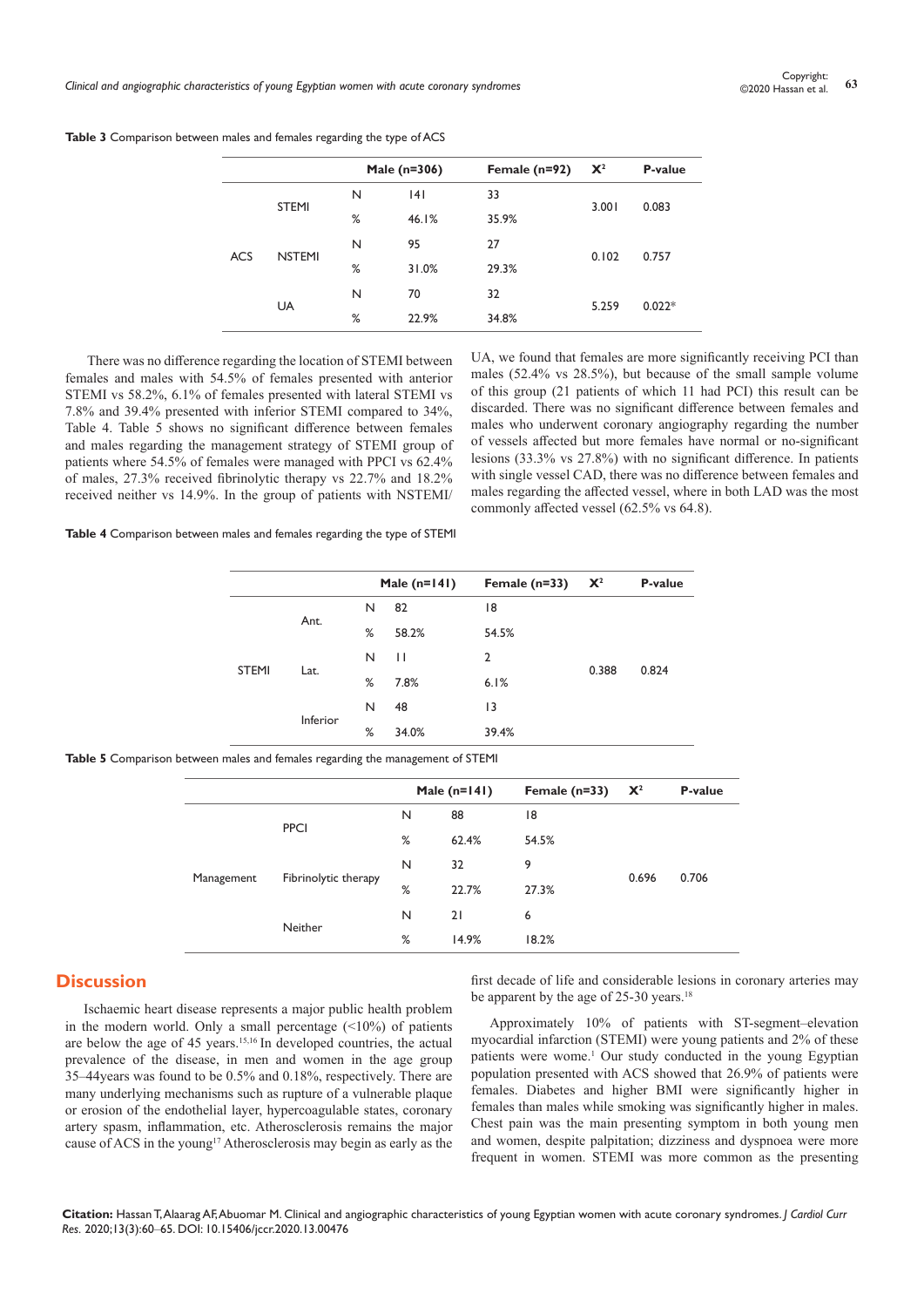symptom in men while unstable angina was the main presenting symptom in women. Women tend to have more stress before the event than their men counterparts. There was no difference between both groups regarding the location or the management strategy for STEMI (62.4% vs 54.5% of men and women received primary PCI as the management strategy, respectively).

In patients with single vessel disease LAD was the most commonly affected vessel in both men and women (64.5% vs 62.8%). More women had PCI in the NSTEMI/UA group than males (52.4% vs 28.5%) which can be explained by the fact that the number of women in this group was very small, only 21 women of which 11 had PCI. Ricci B et al.,<sup>1</sup> found that smoking and high BMI are independent risk factors in the young which is similar to our results but in the Egyptian population, smoking was significantly higher in males than females and BMI was significantly higher in women than men. In accordance with our results, they observed less frequency of multi-vessel disease (it was 9.5%in men and 7.7% in women in our study). Similarly, the left anterior descending artery (LAD) was the most commonly affected vessel.

Nagamalesh UM et al.<sup>14</sup> studied the clinical criteria of young Indian women presenting with ACS, they similarly found an incidence of about 40% of diabetes and unlike our results they found a high incidence of dyslipidemia in young Indian women reaching around 70% compared to 47%in our study and both studies showed low incidence of smoking and CKD in young women with ACS. Chest pain was the main presenting symptom like our study. Most of patients with STEMI received primary PCI and LAD was the most commonly affected vessel, which is similar to our findings.

The INTERHEART study<sup>19</sup> found that young women with myocardial infarction are more likely to be smokers, diabetics, hypertensive with abdominal obesity while our study showed young women with ACS have more diabetes, and higher BMI but less likely to be smokers than men. El-Husainy F et al.<sup>20</sup> conducted a study in Saudi young population presented with ACS, they found that smoking and dyslipidemia are common risk factors in the young (smoking was significantly higher in young men than young women in our study) and STEMI was more common than NSTEMI which is similar to our results. Likewise, they found that LAD is the most commonly affected vessel and normal coronary arteries were found in 23% of patients (28% in men and 33% of women in our study).

Bhardwaj R et al.<sup>21</sup> examined young patients with myocardial infarction and found that smoking, hypertension, dyslipidemia are common risk factors in this group of patients and only one out of 124 patients was female (116 females out of total of 430 in our study) and they also had 10% of patients with normal coronary arteries compared to 28% of males and 33% of females in our study and similarly LAD was the most commonly affected artery.

## **Conclusion**

ACS in the young Egyptian population is a rising problem, and identification of the risk factors and proper patient evaluation and early diagnosis can help to reduce its burden. Smoking in males and high BMI in females are the most common risk factors in this young group of patients.

## **Acknowledgments**

None.

## **Conflicts of interest**

The authors declare there are no conflicts of interest related to the article.

## **Funding**

None.

## **References**

- 1. [Ricci B, Cenko E, Vasiljevic Z et al. Acute coronary syndrome: the risk to](https://www.ncbi.nlm.nih.gov/pubmed/29273636)  young women. *[J Am Heart Assoc](https://www.ncbi.nlm.nih.gov/pubmed/29273636)*. 2017;6:1–11.
- 2. [Chandrasekhar J, Gill A, Mehran R. Acute myocardial infarction in young](https://www.dovepress.com/acute-myocardial-infarction-in-young-women-current-perspectives-peer-reviewed-fulltext-article-IJWH)  women: current perspectives. *[International Journal of Women's Health](https://www.dovepress.com/acute-myocardial-infarction-in-young-women-current-perspectives-peer-reviewed-fulltext-article-IJWH)*. [2018;10:267–284.](https://www.dovepress.com/acute-myocardial-infarction-in-young-women-current-perspectives-peer-reviewed-fulltext-article-IJWH)
- 3. [Mozaffarian D, Benjamin EJ, Go AS, et al. on behalf of the American](https://www.ncbi.nlm.nih.gov/pubmed/30700139)  [Heart Association Statistics Committee and Stroke Statistics](https://www.ncbi.nlm.nih.gov/pubmed/30700139)  [Subcommittee. Heart disease and stroke statistics—2015 update: a report](https://www.ncbi.nlm.nih.gov/pubmed/30700139)  [from the American Heart Association.](https://www.ncbi.nlm.nih.gov/pubmed/30700139) *Circulation*. 2015;131:e29–e322.
- 4. [Gholizadeh L, Davidson P. More similarities than differences: an](https://www.ncbi.nlm.nih.gov/pubmed/18176877)  [international comparison of CVD mortality and risk factors in women.](https://www.ncbi.nlm.nih.gov/pubmed/18176877)  *[Health Care Women Int](https://www.ncbi.nlm.nih.gov/pubmed/18176877)*. 2008;29:3–22.
- 5. [Graham G. Acute coronary syndromes in women: Recent treatment trends](https://journals.sagepub.com/doi/10.4137/CMC.S37145)  and outcomes. *[Clinical Medicine Insights: Cardiology](https://journals.sagepub.com/doi/10.4137/CMC.S37145)*. 2016;10:1–10.
- 6. [Beckowski M. Acute coronary syndromes in young women–the scale of](https://www.ncbi.nlm.nih.gov/pmc/articles/PMC4550022/)  [the problem and the associated risks.](https://www.ncbi.nlm.nih.gov/pmc/articles/PMC4550022/) *Kardiochirurgia I Torakochirurgia Polska*[. 2015;12\(2\):134–138.](https://www.ncbi.nlm.nih.gov/pmc/articles/PMC4550022/)
- 7. [Doughty M, Mehta R, Bruckman D, et al. Acute myocardial infarction](https://www.sciencedirect.com/science/article/abs/pii/S0002870302688362)  [in the young––The University of Michigan experience.](https://www.sciencedirect.com/science/article/abs/pii/S0002870302688362) *Am Heart J*. [2002;143:56–62.](https://www.sciencedirect.com/science/article/abs/pii/S0002870302688362)
- 8. [Chua SK, Hung HF, Shyu KG, et al. Acute ST–elevation myocardial](https://onlinelibrary.wiley.com/doi/abs/10.1002/clc.20718)  [infarction in young patients: 15 years of experience in a single center.](https://onlinelibrary.wiley.com/doi/abs/10.1002/clc.20718)  *Clin Cardiol*[. 2010;33\(3\):140–148.](https://onlinelibrary.wiley.com/doi/abs/10.1002/clc.20718)
- 9. [Falk E, Nakano M, Bentzon JF, et al. Update on acute coronary syndromes:](https://www.ncbi.nlm.nih.gov/pubmed/23242196)  the pathologists' view. *Eur Heart J*[. 2013;34\(10\):719–728.](https://www.ncbi.nlm.nih.gov/pubmed/23242196)
- 10. [Pepine CJ, Ferdinand KC, Shaw LJ, et al. ACC CVD in Women](https://www.sciencedirect.com/science/article/pii/S0735109715060647)  [Committee. Emergence of nonobstructive coronary artery disease: a](https://www.sciencedirect.com/science/article/pii/S0735109715060647)  [woman's problem and need for change in definition on angiography.](https://www.sciencedirect.com/science/article/pii/S0735109715060647) *J Am Coll Cardiol*[. 2015;66\(17\):1918–1933.](https://www.sciencedirect.com/science/article/pii/S0735109715060647)
- 11. [Benamer H, Bataille S, Tafflet M, et al. Longer pre–hospital delays and](https://eurointervention.pcronline.com/article/longer-pre-hospital-delays-and-higher-mortality-in-women-with-stemi-the-e-must-registry)  [higher mortality in women with STEMI: the e–MUST Registry.](https://eurointervention.pcronline.com/article/longer-pre-hospital-delays-and-higher-mortality-in-women-with-stemi-the-e-must-registry) *Euro Intervention*[. 2016;12\(5\):e542–e549.](https://eurointervention.pcronline.com/article/longer-pre-hospital-delays-and-higher-mortality-in-women-with-stemi-the-e-must-registry)
- 12. [Cheng CI, Yeh KH, Chang HW, et al. Comparison of baseline](https://www.sciencedirect.com/science/article/abs/pii/S0012369215328932)  [characteristics, clinical features, angiographic results, and early outcomes](https://www.sciencedirect.com/science/article/abs/pii/S0012369215328932)  [in men vs women with acute myocardial infarction undergoing primary](https://www.sciencedirect.com/science/article/abs/pii/S0012369215328932)  [coronary intervention.](https://www.sciencedirect.com/science/article/abs/pii/S0012369215328932) *Chest*. 2004;126:47–53.
- 13. [Nguyen HL, Saczynski JS, Gore JM, et al. Age and sex differences in](https://www.ncbi.nlm.nih.gov/pmc/articles/PMC3072277/https:/www.sciencedirect.com/science/article/abs/pii/S0012369215328932)  [duration of prehospital delay in patients with acute myocardial infarction:](https://www.ncbi.nlm.nih.gov/pmc/articles/PMC3072277/https:/www.sciencedirect.com/science/article/abs/pii/S0012369215328932)  a systematic review. *[Circ Cardiovasc Qual Outcomes](https://www.ncbi.nlm.nih.gov/pmc/articles/PMC3072277/https:/www.sciencedirect.com/science/article/abs/pii/S0012369215328932)*. 2010;3:82–92.
- 14. [Nagamalesh UM, Abhinay T, Naidu KC, et al. Clinical profile of young](http://jmsh.ac.in/index.php?option=com_k2&view=item&id=37:clinical-profile-of-acute-coronary-syndrome-in-young-adults&Itemid=1)  [Indian women presenting with acute coronary syndrome.](http://jmsh.ac.in/index.php?option=com_k2&view=item&id=37:clinical-profile-of-acute-coronary-syndrome-in-young-adults&Itemid=1) *J Clin Prev Cardiol*[. 2018;7:106–110.](http://jmsh.ac.in/index.php?option=com_k2&view=item&id=37:clinical-profile-of-acute-coronary-syndrome-in-young-adults&Itemid=1)
- 15. [Zimmerman FH, Cameron A, Fisher LD, et al. Myocardial infarction](https://www.sciencedirect.com/science/article/pii/0735109795002542)  [in young adults: Angiographic characterization, risk factors and](https://www.sciencedirect.com/science/article/pii/0735109795002542)  [prognosis \(Coronary artery surgery study registry\).](https://www.sciencedirect.com/science/article/pii/0735109795002542) *J Am Coll Cardiol*. [1995;26:654–661.](https://www.sciencedirect.com/science/article/pii/0735109795002542)
- 16. [Choudhury L, Marsh JD. Myocardial infarction in young patients.](https://www.amjmed.com/article/S0002-9343(99)00218-1/pdf) *Am J Med*[. 1999;107:254–261.](https://www.amjmed.com/article/S0002-9343(99)00218-1/pdf)

**Citation:** Hassan T, Alaarag AF, Abuomar M. Clinical and angiographic characteristics of young Egyptian women with acute coronary syndromes. *J Cardiol Curr Res.* 2020;13(3):60‒65. DOI: [10.15406/jccr.2020.13.00476](https://doi.org/10.15406/jccr.2020.13.00476)